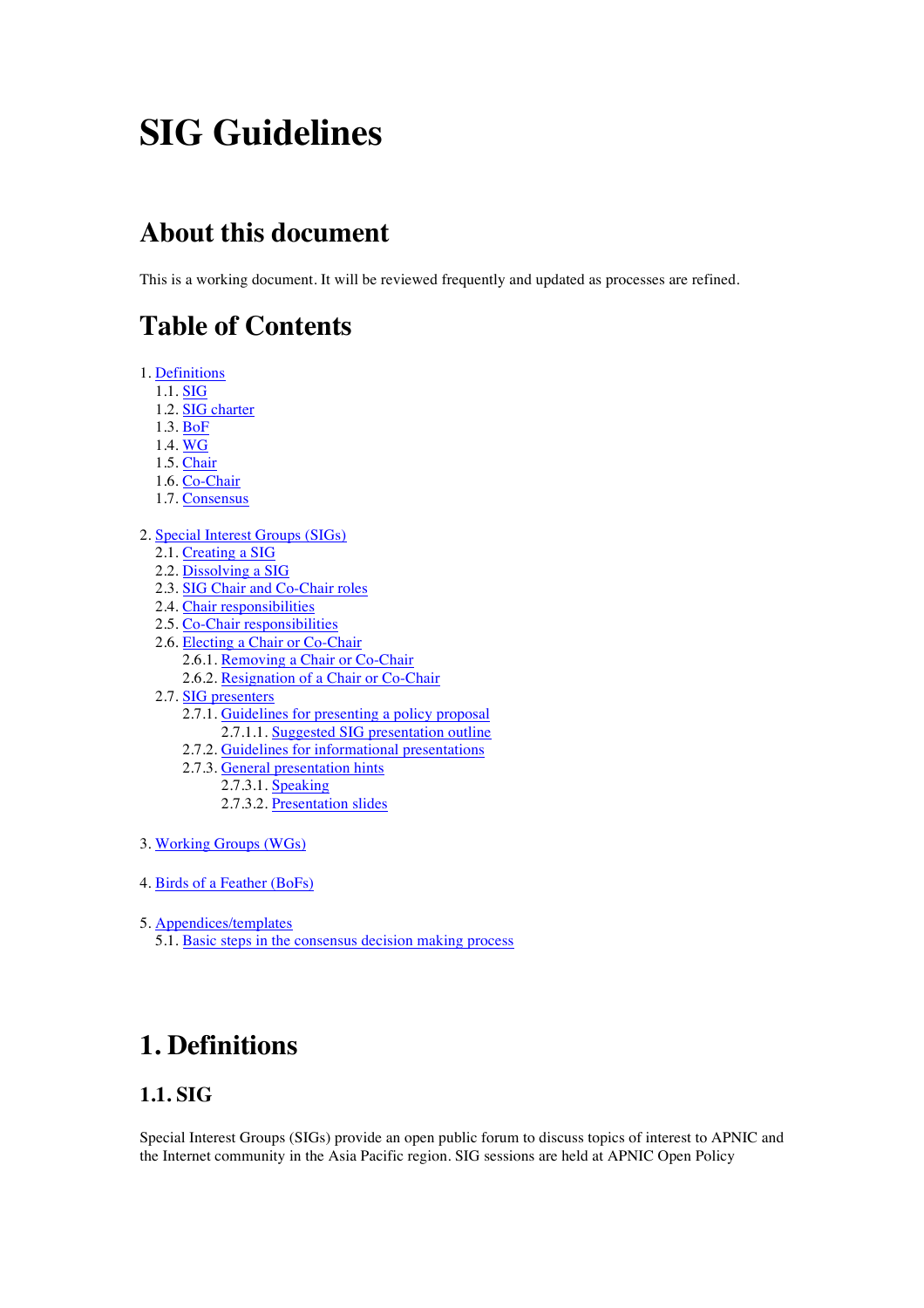Meetings. Between meetings, discussions continue via subscription-based SIG mailing lists (archived on the APNIC website). SIGs are open to all interested participants.

## **1.2. SIG charter**

A SIG charter is a short description of the SIG's purpose and related activities.

## **1.3. BoF**

Birds of a Feather meetings (BoFs) are informal meetings convened for a variety of purposes, such as exchanging information and discussing new ideas or particular issues. They can be proposed and convened at short notice and there is no formal requirement to submit papers or post to mailing lists.

## **1.4. WG**

Working Groups (WGs) focus on a particular work item and exist only as long as it takes to complete the task(s). A working group is usually small and consists of volunteers willing to dedicate themselves to one particular task. They are formed as a result of recommendations from the SIGs. A Working Group reports back to the SIG that created it.

## **1.5. Chair**

A Chair is responsible for coordinating the activities of a SIG, BoF, or WG. The role of Chair is voluntary.

## **1.6. Co-Chair**

Co-Chairs work with the Chair to coordinate the activities of a SIG, BoF, or WG. The role of Co-Chair is voluntary.

### **1.7. Consensus**

Consensus is achieved when everyone consents to the decision of the group. The decision may not be everyone's first preference, but is acceptable to all participants.

## **2. Special Interest Groups (SIGs)**

## **2.1. Creating a SIG**

The recommendation to create a new SIG may come from:

- Mailing list discussions
- An existing SIG
- APNIC Member Meeting (AMM) endorsement
- A Birds Of Feather (BOF)

After a new SIG has been recommended, the following steps must occur:

- 1. Hold a preliminary BoF
	- A new SIG cannot be created unless a BoF has been held. The purpose of the BoF is to:
		- o Determine interest in the proposed subject area
		- o Find a person to volunteer as acting Chair
		- o Draft a charter for the SIG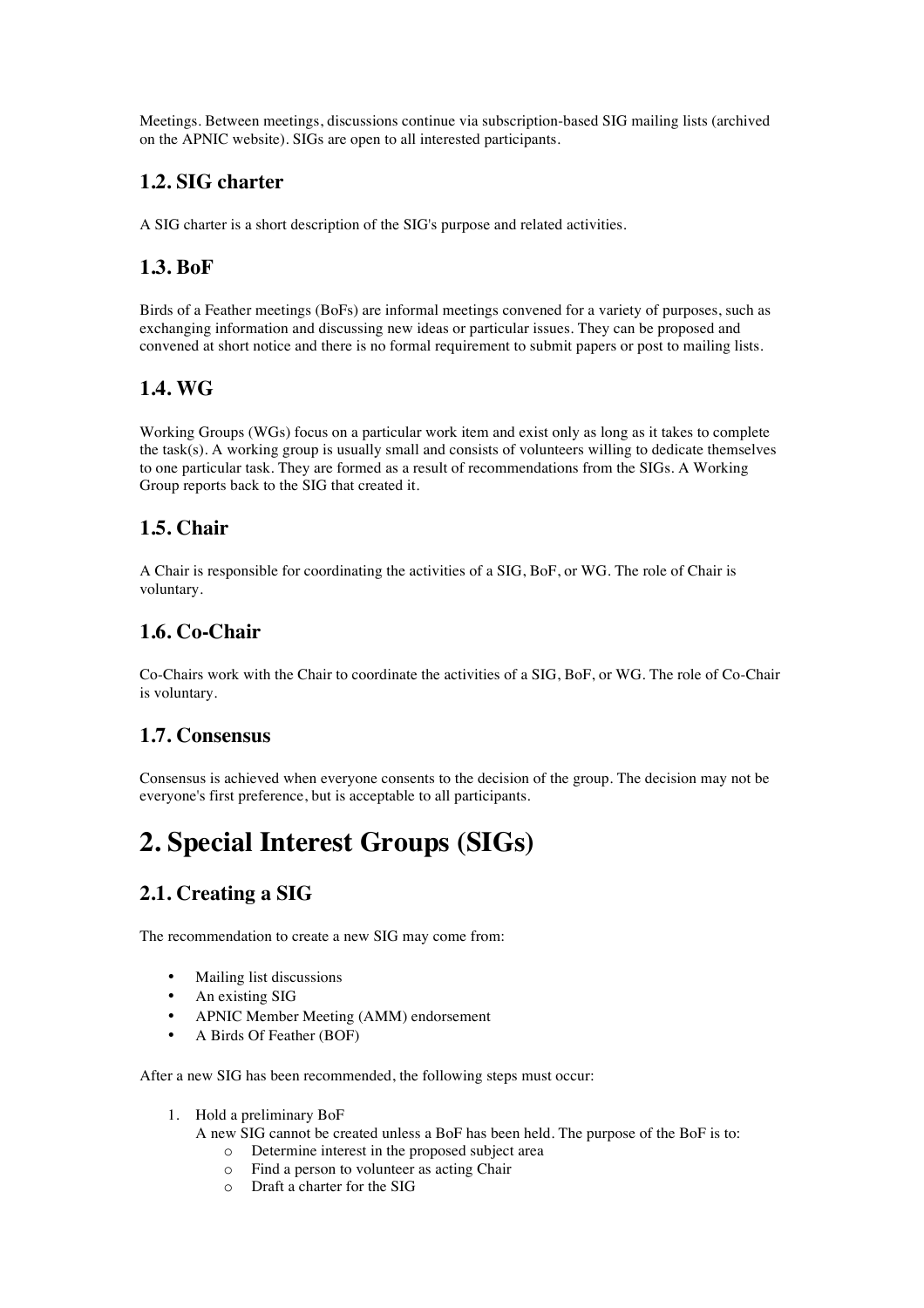2. Seek endorsement at the AMM

The outcomes of the BoF are reported to the AMM. The report should include the draft charter, BoF attendance numbers, the level of participant interest, and the nature of the discussions. The AMM attendees will be asked to indicate by a show of hands whether there is consensus to endorse the formation of the new SIG.

- 3. Create a mailing list for the SIG When the SIG has been endorsed, the APNIC Secretariat will create a subscriber-based mailing list for the SIG. Anyone can subscribe to a SIG mailing list.
- 4. Formally issue a call for SIG Chair and Co-Chair positions on the mailing list The APNIC Secretariat will issue a call for SIG Chair and Co-Chair positions according to the procedure described in Section 2.3.3 of this document.
- 5. At the first meeting of the new SIG, endorse the draft charter and elect Chair and Co-Chairs At the first meeting of the new SIG, the attendees will be asked to endorse the proposed charter and to formally elect the Chair and Co-Chairs for the SIG.

## **2.2. Dissolving a SIG**

It is not assumed that a SIG will continue to exist indefinitely. Each SIG should periodically review its charter to assess the SIG's usefulness and relevance.

Signs that a SIG may have outlived its purpose include:

- Lack of discussion on the mailing lists for more than one year
- Lack of response to calls for presentations at SIG sessions
- Low attendance at SIG sessions

A SIG may be dissolved if the members of the SIG decide that this is an appropriate course of action and this recommendation is approved by the AMM. Members of the SIG may make the decision to dissolve the SIG via the SIG mailing list or at SIG sessions. If a SIG is dissolved, all associated mailing lists will be closed for subscription, but the public archives will remain on the APNIC website.

### **2.3. SIG Chair and Co-Chair roles**

SIG Chairs and Co-Chairs perform a vital role in managing the SIGs. The effectiveness of a SIG is dependent on the active participation of the Chair and the Co-Chair. All SIG Chairs and Co-Chairs undertake their work on a volunteer basis.

SIG Chairs and Co-Chairs are expected to attend at least one of the two APNIC meetings held each year. When SIG Chairs and Co-Chairs attend an APNIC meeting, and a session is held for the SIG, they are expected to attend that session. SIG Chairs and Co-Chairs must remain subscribed to the SIG's mailing list for the duration of their term.

### **2.4. Chair responsibilities**

The responsibilities of the Chair are listed below:

- Before an APNIC meeting
	- o Monitor mailing list discussions
	- o Call for presentation proposals on the SIG mailing list
	- o Read submitted proposals
	- o Accept or reject proposals for discussion at the forthcoming SIG (and suggest an alternative forum if the topic is not relevant to that particular SIG)  $\Box$
	- o After coordinating with APNIC Secretariat, announce policy proposals to mailing list
	- o Liaise with speakers as necessary
- At meeting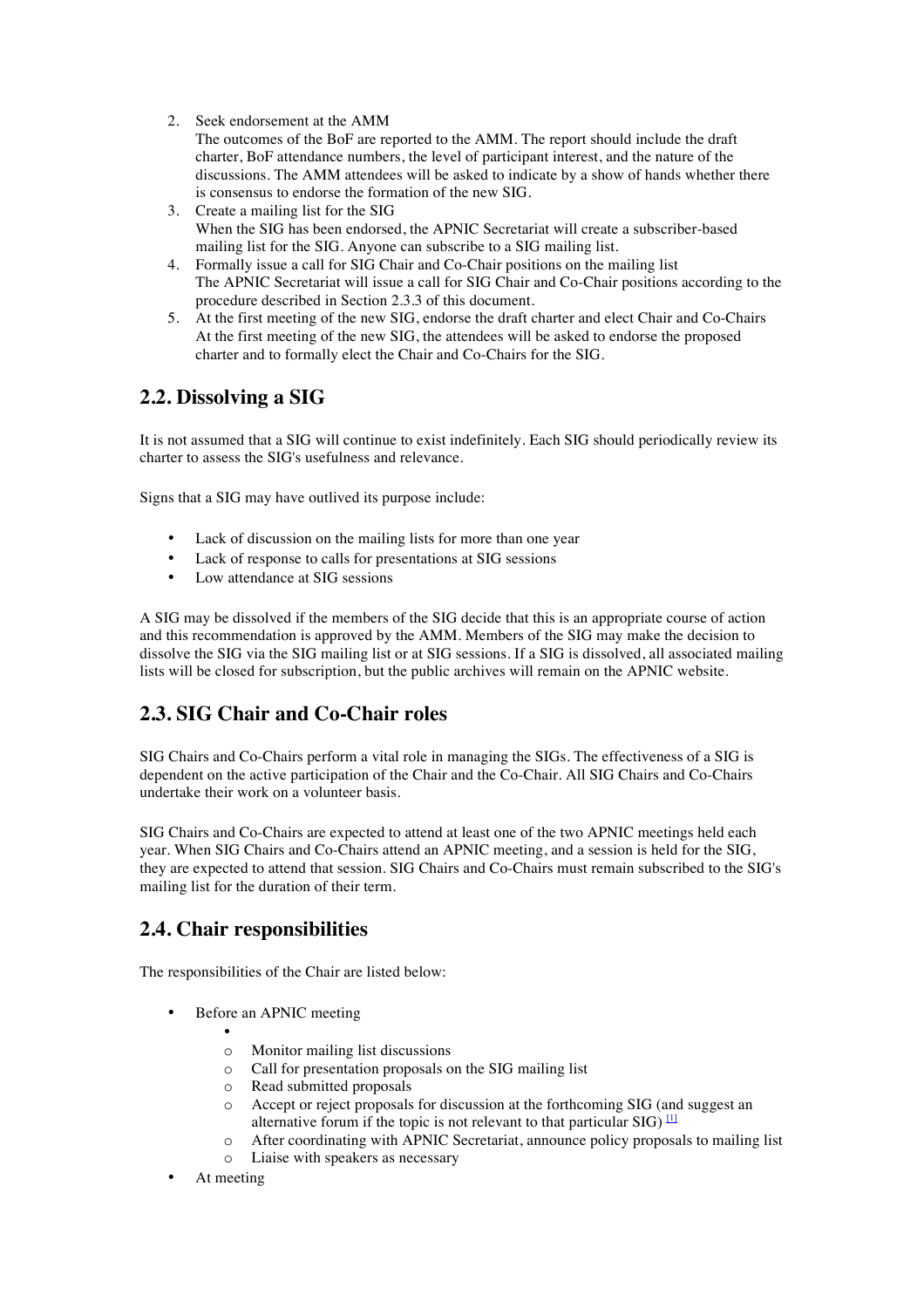- o Meet with proposal authors before the SIG
	- o
	- Read the author's slides to familiarise yourself with the proposal details (the SIG Chair should already have read the proposal text before the meeting)
	- Check if any details in the original version of the proposal have been changed in the presentation to be shown in the SIG session. If changes have been made, strongly urge the proposal author to submit an updated version of the proposal
- o Chair the SIG session (at least one out of every two per year)
	- o
	- § Create agenda presentation slides for the SIG
	- § Present slides with SIG open action items. Ask parties responsible for action items to report on the action item status
	- Encourage active participant involvement
	- Guide the consensus making process (see Appendix 5.1 for consensus decision- making steps)
- o Meet with EC members before the AMM to discuss proposals approved by consensus
- o Read SIG session minutes and make corrections as necessary
- o Meet with other SIG Chairs to discuss SIG matters
- o Present SIG report to the AMM
- After meeting
	- o Send report of SIG session to SIG mailing list:
		- § Include policy proposal discussion outcomes
		- Include open action items
	- o Monitor discussion during the final call for comments period
	- o Summarise discussion and, following the end of the call for comments, post the decision regarding whether the proposal has reached consensus. The Chair may delegate tasks to Co-Chairs as necessary.

### **2.5. Co-Chair responsibilities**

Co-Chair tasks include but are not limited to:

- Attending at least one of the two APNIC meetings held each year. If SIG sessions are held, SIG Co-Chairs are expected to attend the sessions
- Remaining subscribed to the SIG mailing list for the duration of their time as Co-Chair
- Monitoring SIG chat-room discussions during the SIG's session at APNIC meetings
- Undertaking any of the tasks normally performed by the SIG Chair, if requested In the event that a Chair is unavailable to perform some of their duties, the Co-Chair will be expected to be the substitute as required.

### **2.6. Electing a Chair or Co-Chair**

Chairs and Co-Chairs are elected for a two-year period. Elections occur yearly. Chair elections and Co-Chair elections occur in alternate years.

The first official Chair of a new SIG will serve for two years. The first official Co-Chair position for a new SIG will be open for election after one year (allowing for the staggered Chair and Co-Chair election timetable). Subsequent Co-Chairs will serve for a full two-year term.

More than one Co-Chair may be appointed, at the discretion of the Chair. The decision to hold an election for more than one Co-Chair is also at the Chair's discretion. A new Chair or Co-Chair is appointed using the following process: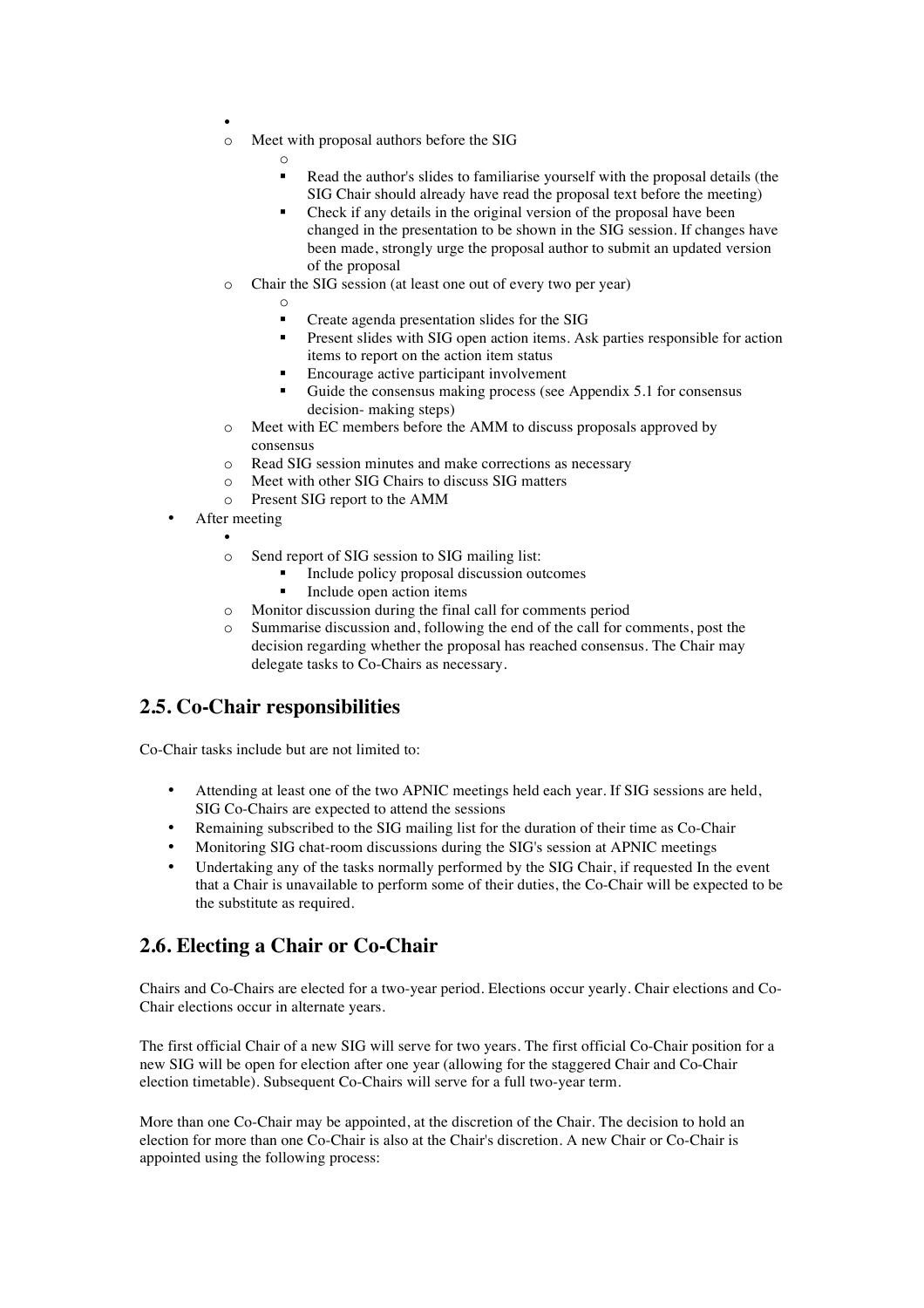- 1. The APNIC Secretariat sends a call for nominations to the SIG mailing list and the apnictalk@apnic.net mailing list so that the widest coverage is received. The call contains:
	- o Details of the duties of the position
	- o The closing date for nominations (one month after the initial call)
	- o Where to submit nominations (usually the email address of the existing Chair and sig@apnic.net)
	- o A request that potential nominees should include a short biography and description of their interest
- 2. Candidates must confirm that they are willing and able to commit to the responsibilities associated with the Chair and Co-Chair positions. If a candidate is not contactable via email, or does not respond, then their nomination will not be confirmed. Unconfirmed candidates will not be eligible for election to the position of SIG Chair or Co-Chair.
- 3. If at least one nomination is received by the closure date, an election must be held.
	- o The election must be held at the upcoming SIG session as the first item on the agenda
		- o Candidates will be invited to give a short speech
		- o Voting will take place by a count of a show of hands
		- Only candidates who are present at the SIG session will be included in the vote. If a current Co-Chair stands for the position of Chair and is elected, the newly vacant Co-Chair position can be filled by one of the remaining candidates for the Chair position or by a call for volunteers at the SIG session.
		- o Unless new Policy SIG Chairs and Co-Chairs are required immediately, there will be a handover period. Outgoing Chairs and Co-Chairs are expected to follow proposals reaching consensus at the current OPM, to the completion of the Policy Development Process.

#### **2.6.1. Removing a Chair or Co-Chair**

If a SIG Chair or Co-Chair does not attend one in every two APNIC meetings and does not attend the SIG session held at the APNIC meetings they attend, the Chair or Co-Chair will be removed from their role. The process of electing a replacement will then begin.

If SIG members do not think that the Chair or Co-Chair is sufficiently performing their duties, they can express their concerns on the mailing list or in the SIG session. If there is consensus that the Chair or Co-Chair is not sufficiently performing their responsibilities, the Chair or Co-Chair will be removed. The process of electing a replacement will then begin.

#### **2.6.2. Resignation of a Chair or Co-Chair**

If a SIG Chair resigns, one of the Co-Chairs will assume the role of Chair until the next Open Policy Meeting. At least one month prior to the Open Policy Meeting, the APNIC Secretariat will initiate procedures for electing the new Chair as described in Section 2.3.3 of this document.

If there is no Co-Chair, the outgoing Chair or the Secretariat may appoint an acting Chair. If a Co-Chair resigns, the Chair will follow the procedure for electing a Co-Chair described in Section 2.3.3 of this document.

### **2.7. SIG presenters**

SIG Chairs will issue a call for proposals for policy and informational presentations at least two months before an APNIC Open Policy Meeting.

#### **2.7.1. Guidelines for presenting a policy proposal**

After a minimum of four weeks of discussion on the appropriate SIG mailing list, the proposal is presented at the appropriate SIG session at the APNIC Open Policy Meeting. The aim of the presentation is to assist SIG participants understand the proposal text.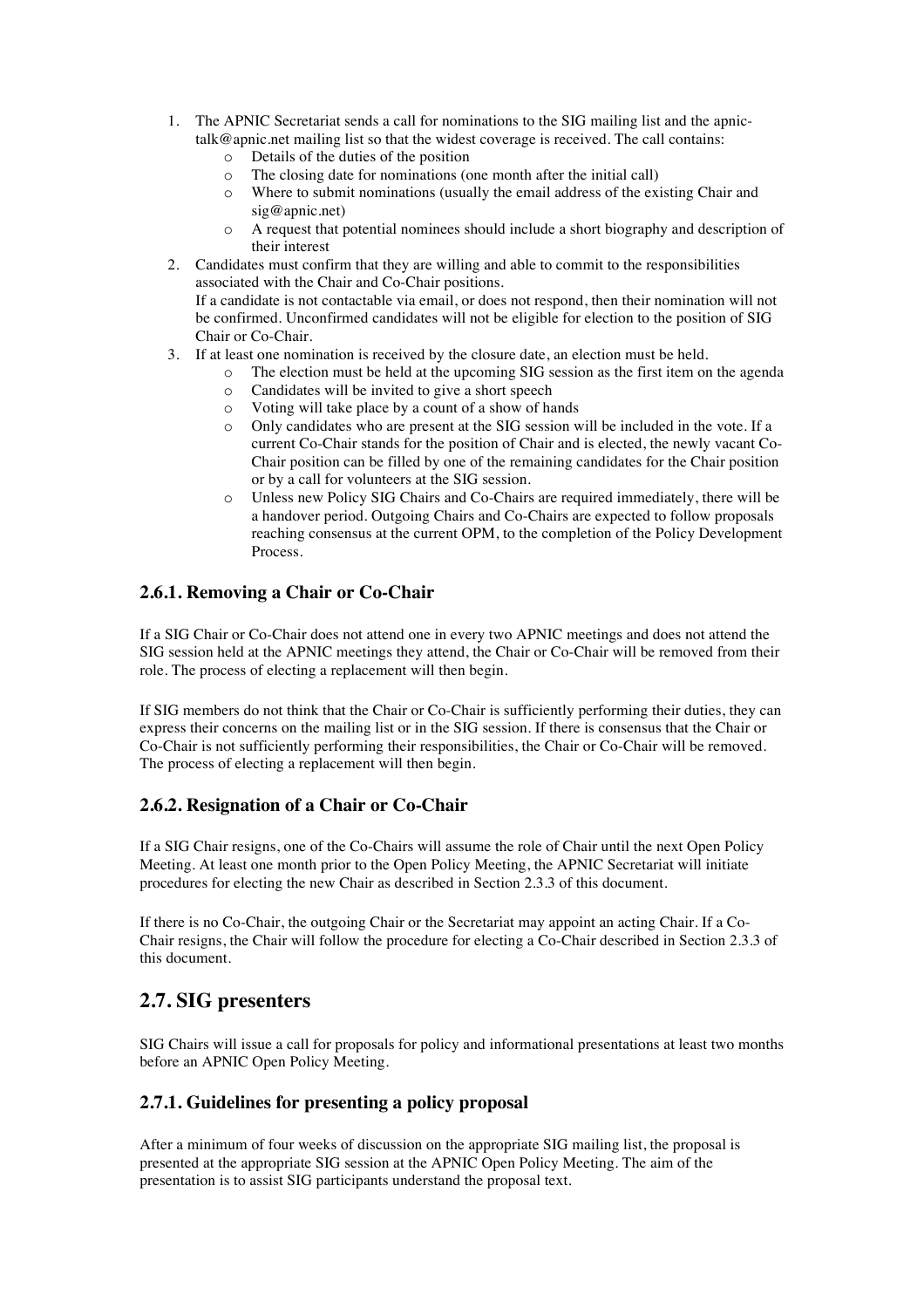If the proposal author wishes to incorporate changes to the proposal (perhaps based on the mailing list discussion<sup>[2]</sup>), these changes must be incorporated in both the proposal text and the presentation slides. Updated versions of policy proposals can be submitted to the SIG Chair at any time.

#### **2.7.1.1. Suggested SIG presentation outline**

Presentations for proposals should contain approximately 10 slides, including title and summary slides. The suggested structure of the slides is as follows:

#### **Slide 1: Title**

The first slide should include:

- The name of the proposal and the tracking number given to the proposal by the APNIC Secretariat
- The author's name
- The date and location of the meeting

#### **Slide 2: Introduction**

• Summarise the background information necessary to understand this proposal.

#### **Slides 3-4: Current problems**

Summarise the current status of APNIC policy in this area.

#### **Slide 5: Position in other RIR regions**

If relevant, summarise the status of related policy in other RIRs.

#### **Slides 6-7: Proposal**

• Briefly state the actual proposal. Explain the reasons for the proposed change.

#### **Slide 8: Benefits/Disadvantages**

• Summarise the benefits of adopting the new policy, including details of the groups that will benefit from the policy.Summarise any disadvantages.

#### **Slide 9: Implementation schedule**

- Outline the proposed timeframe for implementation (this is usually three months from acceptance of the proposal).
- Identify any documents, forms, or procedures that need to amended or modified.
- Identify any potential impact on NIRs.

#### **Slide 10: Summary**

• Summarise previous slides. Try to describe the main gain to be made from changing the policy.

#### **2.7.2. Guidelines for informational presentations**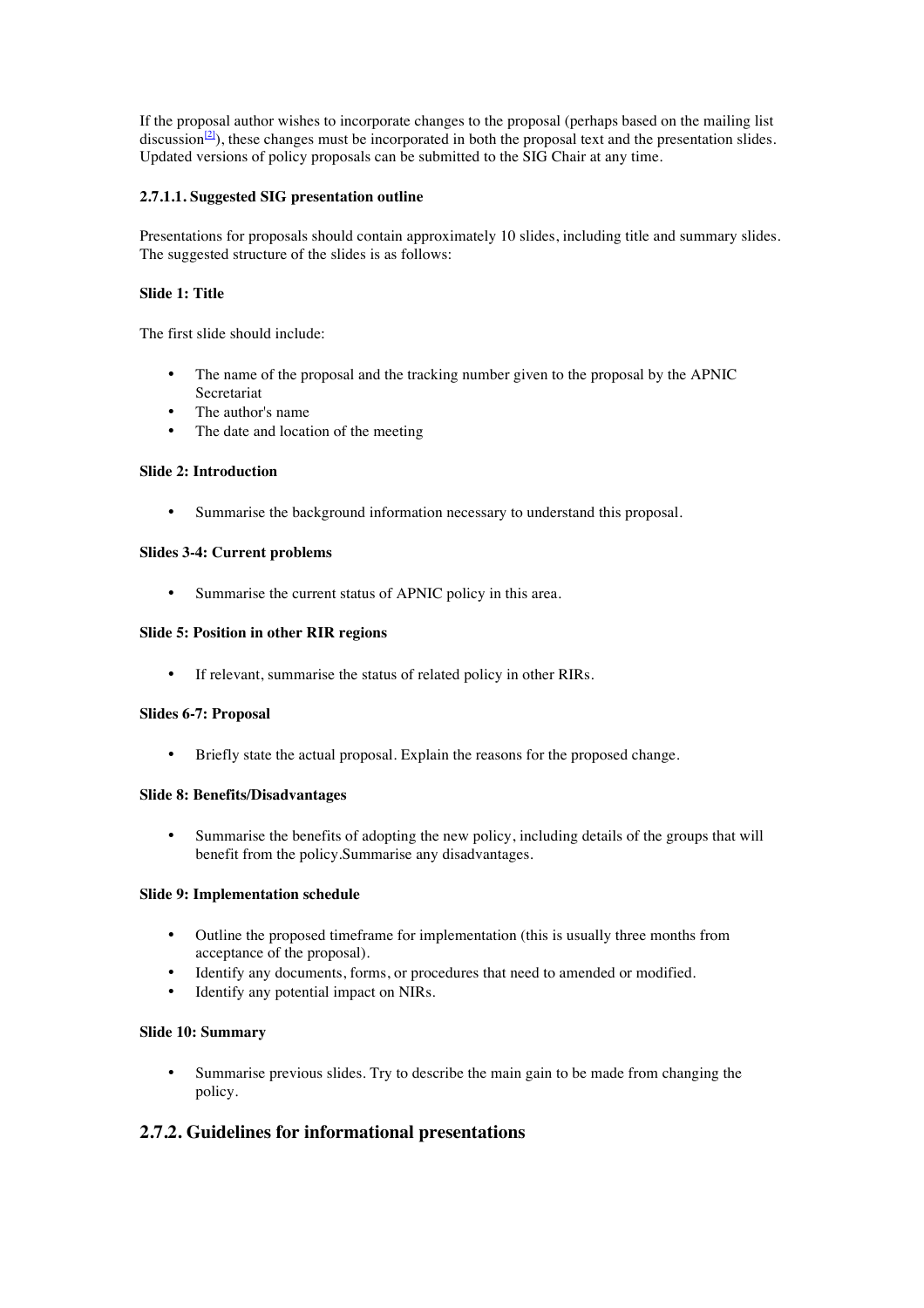The requirements for informational presentations are not as rigid as those for proposal presentations. However, it is suggested that presenters include a title slide and summary slide. Presenters should also consider the general presentation hints outlined below in Section 2.4.3.

#### **2.7.3. General presentation hints**

#### **2.7.3.1. Speaking**

The Asia Pacific region includes many different languages and cultures. English is not the first language for the majority of participants at APNIC Open Policy meetings, and it is important that presentations are clear, easy to follow, and concise:

- Speak slowly, even if English is your first language
- Use simple sentence structure rather than complex phrases
- Try to pause after every slide to give people a chance to absorb the material on the slide
- Remember to maintain eye contact with the audience. Avoid speaking to the screen or the floor
- Time your presentations before the meeting. Speak out loud when you do this

#### **2.7.3.2. Presentation slides**

To help meeting participants understand your presentation, and to ensure your slides can be read by remote participants watching the webcast of the session , please:

- Limit each slide to a maximum of four points, or six to eight lines. Slides with too much content are difficult to understand
- Use large fonts if you include tables or diagrams
- Use font and background colours with good contrast as the APNIC uses VGA projectors

## **3. Working Groups (WGs)**

Working Groups (WGs) are formed as a result of recommendations from the SIGs and reports back to the SIG that created it. When a Working Group has completed its task(s), it is closed.

A Working Group is usually small in size and consists of volunteers willing to dedicate themselves to one particular task.

Working Groups usually conduct their discussions on the Working Group's mailing list, but may also request that time be given for face-to-face discussions at APNIC meetings. The Chair and Co- Chair of a Working Group help maintain the group's focus on the tasks delegated to it by the SIG.

## **4. Birds of a Feather (BoFs)**

Birds of a Feather meetings (BoFs) are informal meetings convened for a variety of purposes, such as exchanging information and discussing new ideas or particular issues. They can be proposed and convened at short notice and there is no formal requirement for submission of papers or posting to mailing lists.

The APNIC Secretariat issues a call for BoF proposals shortly before each Open Policy Meeting. There is no formal requirement for submission of papers or posting to mailing lists. However, the BoF Chair reports on the results of the BoF at the Member Meeting session.

BoFs are an important part of the process of forming a new Special Interest Group (SIG). When a new SIG has been recommended, a preliminary BoF should be held to determine interest in the proposed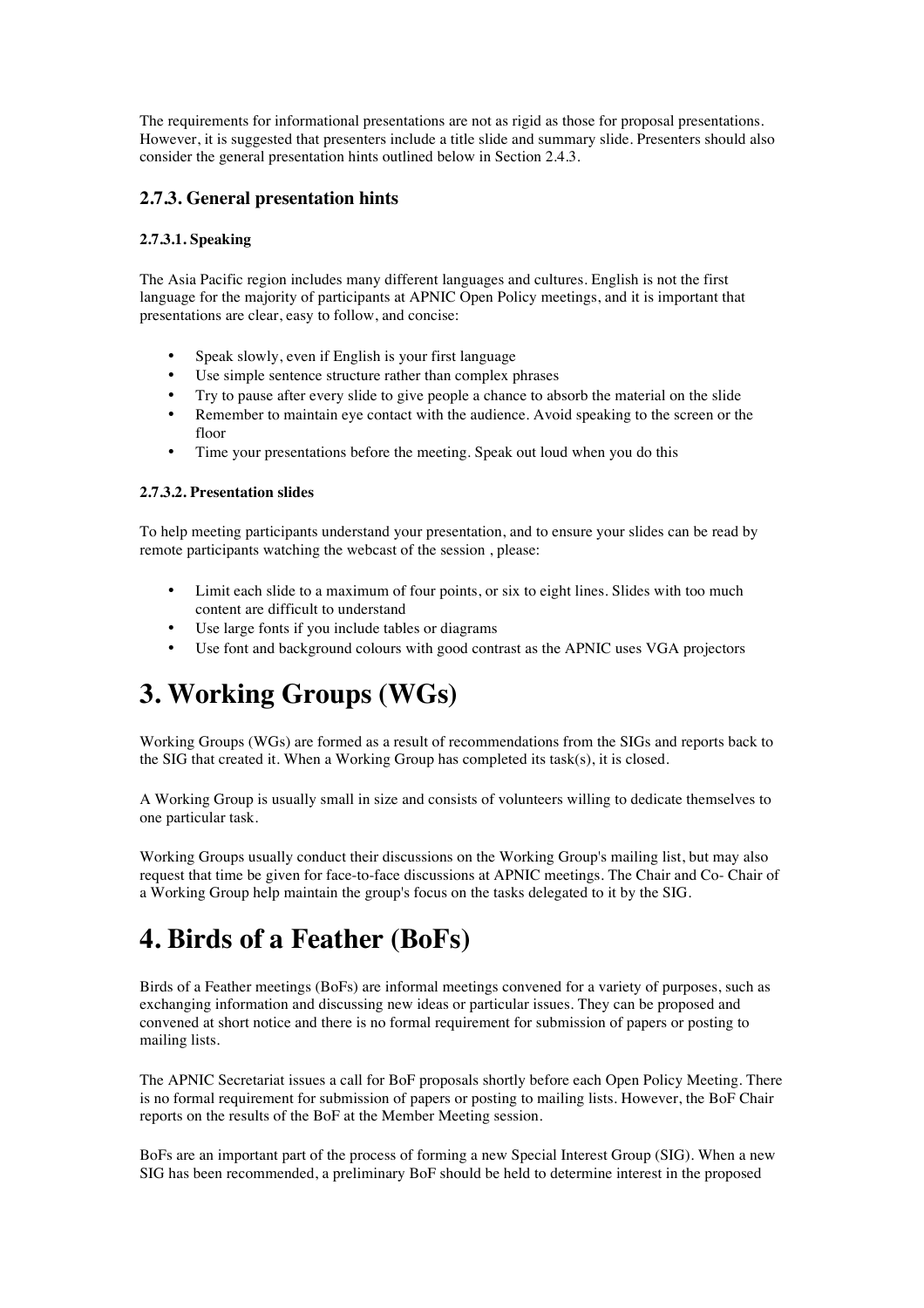subject area, the readiness of individuals to volunteer as Chair, and to develop a charter. A new SIG cannot be created unless a BoF has been held.

## **5. Appendices/templates**

### **5.1. Basic steps in the consensus decision making process**

- 1. A proposal is made.
- 2. The SIG Chair invites participants to comment on the proposal. The Chair encourages discussion about both the pros and cons of the proposal. This should happen both on the mailing list and at the SIG session of the APNIC Open Policy Meeting.
	- 1. If there is little or no comment for or against the proposal, the Chair needs to assess the level of interest in the proposal. Perhaps the community does not believe a problem exists, or, alternatively, the participants are hesitant to begin discussion. The Chair may ask for a show of hands indicating:
	- 2. Those for the proposal
	- 3. Those against the proposal (or individual elements of the proposal)
	- 4. Those who have no opinion on the proposal

The show of hands is not a vote. It is a way of broadly gauging opinion.

If the majority of the participants indicate that they have no opinion, the Chair and the proponent should work to stimulate discussion about the proposal. The Chair may ask the proponent to restate the problem the proposal attempts to solve. If the participants do not believe that the problem is real, or significant, the Chair should ask the proponent to reconsider the need for the proposal.

- 1. If comments are all in favour of the proposal and there are no objections, the Chair can assume consensus.
- 2. If there are objections, the Chair can ask the dissenters to decide if their objections are:

#### **i. Minor objections**

If the proposal goes forward, the dissenters believe that some problems may occur for some members in the group.

The participants should work together to see if the proposal can be modified to overcome these minor objections. However, it is not always possible to overcome these objections. If this is the case, the Chair should ask the dissenters if they are prepared to acknowledge that the overall advantages of the proposal outweigh their objections and if the dissenters are willing to stand aside.

#### **ii. Major objections**

If the proposal goes forward, the dissenters believe that major problems will occur for parts of the community and that the proposal cannot be adopted in its current format.

The Chair should devote sufficient time for participants to discuss ways to overcome major objections. As in the case of minor objections, participants, including the proponent, should work together to develop solutions that overcome the objections.

The process of working together to create a proposal acceptable to all participants may take more than one meeting phase. It is possible that the community may consider an issue to be important, but not be able to reach consensus on the proposed solution during one meeting. When this happens, the Chair should encourage the proponent and the community to continue discussion and develop a more widely accepted proposal to be presented at the following meeting.